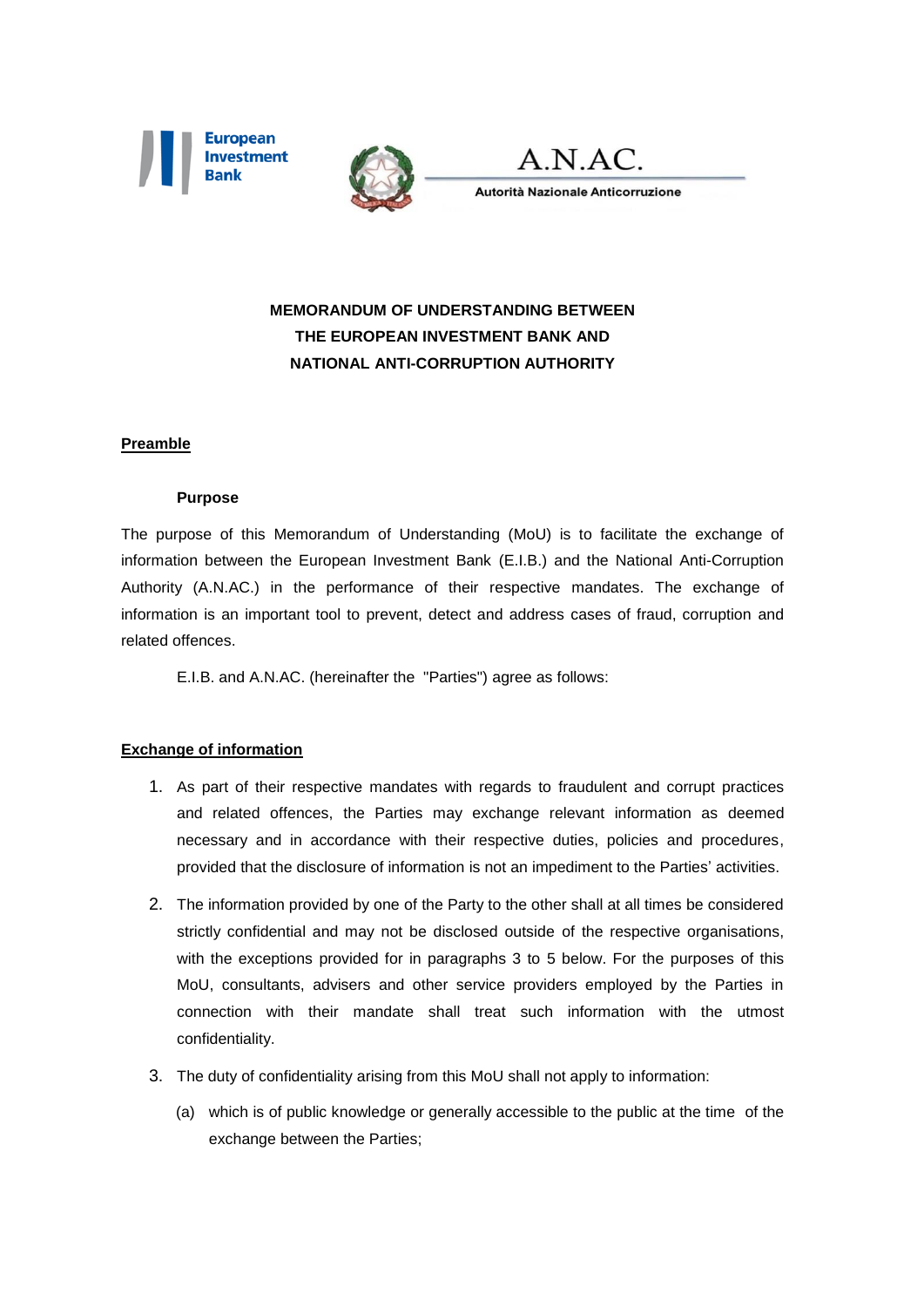- (b) which is already known to the receiving Party at the time of the exchange or becomes available from sources which, to the knowledge of the receiving Party, are not subject to a duty of confidentiality;
- (c) which E.I.B.is obliged to provide to the competent authorities of the European Union, in particular OLAF and the European Court of Auditors, pursuant to a treaty, law, regulation or specific agreement;
- (d) which one of the Parties to this MoU is obliged to divulge by order of a competent judicial authority or pursuant to a law or regulation, including, in the case of the E.I.B., the EIB Group Transparency Policy. The Party receiving information under this MoU must consult the other Party before disclosing the information according to the criteria listed in paragraph 3. The Party receiving the information shall be ultimately responsible for determining whether the information is disclosed in accordance with the provisions of paragraph 3.
- 4. If the disclosure is necessary on grounds other than those provided for under paragraph 3 of this MoU, such disclosure may not be done without the express written authorisation by the Party that initially provided the information. Such authorisation shall not be withheld without a valid reason.
- 5. The source of the information provided by one of the Parties to this MoU to the other shall remain confidential and shall not be disclosed, unless: (a) it falls within the scope of paragraph 3, or; (b) the Party that initially provided the information authorises the disclosure of the source. Such authorisation shall not be withheld without a valid reason.

#### **Operational cooperation**

6. Within the limits of their respective mandates, policies and procedures, the Parties intend to assist each other, particularly with regard to meeting objectives and dealing with cases of mutual interest.

#### **Technical cooperation**

- 7. Within the limits of their responsibilities and policies, the Parties, depending on the resources available to them, may provide mutual technical assistance, including the exchange of best practices and any technical information necessary to ensure good cooperation.
- 8. This exchange may include:
	- methodologies and tools to detect fraud, corruption, and related offences;
	- methods and information technology (IT) expertise for processing and analysing data.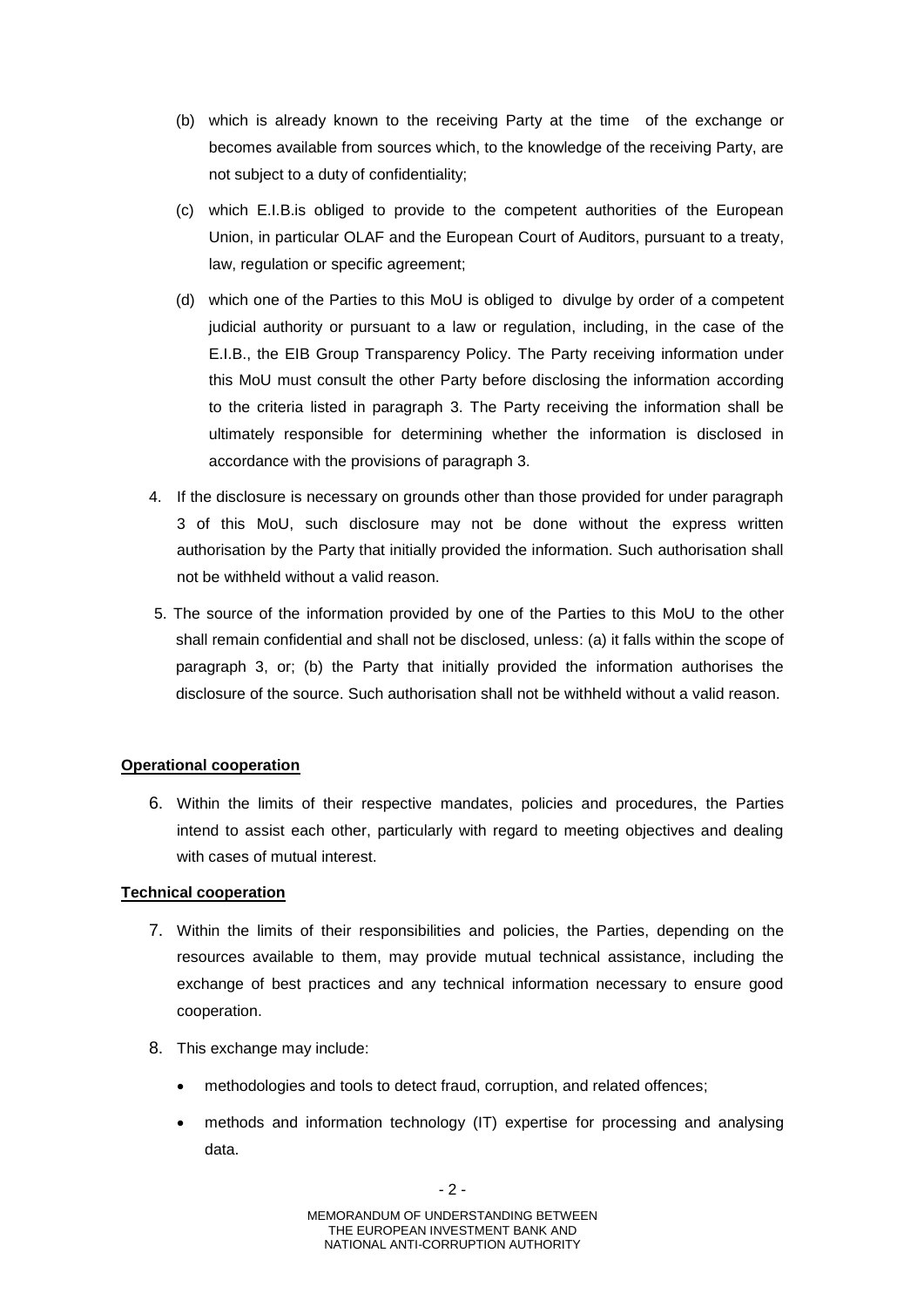## **Contact points**

9. The Parties will designate a contact point within their organizations in order to facilitate an effective and confidential communication and exchange of information.

### **Data protection**

- 10. Any transfer of personal data held by the E.I.B.to A.N.AC. and the processing by E.I.B. staff of personal data received from the A.N.AC. shall be done in accordance with the requirements of Regulation (EC) No 45/2001 on the protection of individuals with regard to the processing of personal data by the Community institutions and bodies and on the free movement of such data.
- 11. Any transfer of personal data held by A.N.AC. to the E.I.B., and the processing by A.N.AC. of personal data received from E.I.B. shall be done in accordance with the requirements and will take place in conformity with Regulation (EU) 2016/679.

## **Final provisions**

- 12. This MoU does not create any financial obligations for the Parties. Any activities carried out by E.I.B., or by A.N.AC., within the scope of this MoU, will be subject to the availability of resources by the Parties.
- 13. , this MoU shall not give rise to any legally binding obligations. In addition, the provisions of this MoU are not intended to overcome or amend in any way the terms of the Parties' mandates, statutory rules or other relevant provisions. In the event of any inconsistency between this MoU and the legal framework applicable to either Party, the latter shall prevail.
- 14. This MoU operates in accordance with applicable national and international law obligations and in full compliance with EU law
- 15. This MoU will become effective upon signature by the Vice President of the E.I.B., the Inspector General of the E.I.B. and the President of A.N.AC. and it may be amended at the request of each Party. Each Party has the right to terminate this MoU at any time upon a three months' prior written notice. The termination of this MoU will not affect the obligations agreed upon by the Parties prior to such termination.
- 16. In case of a difference in interpretation of this MoU, the Parties will discuss their views amicably in order to find a common understanding.

Signed in two originals in Rome, 13 September 2016, each in English and Italian, both texts being equally authentic.